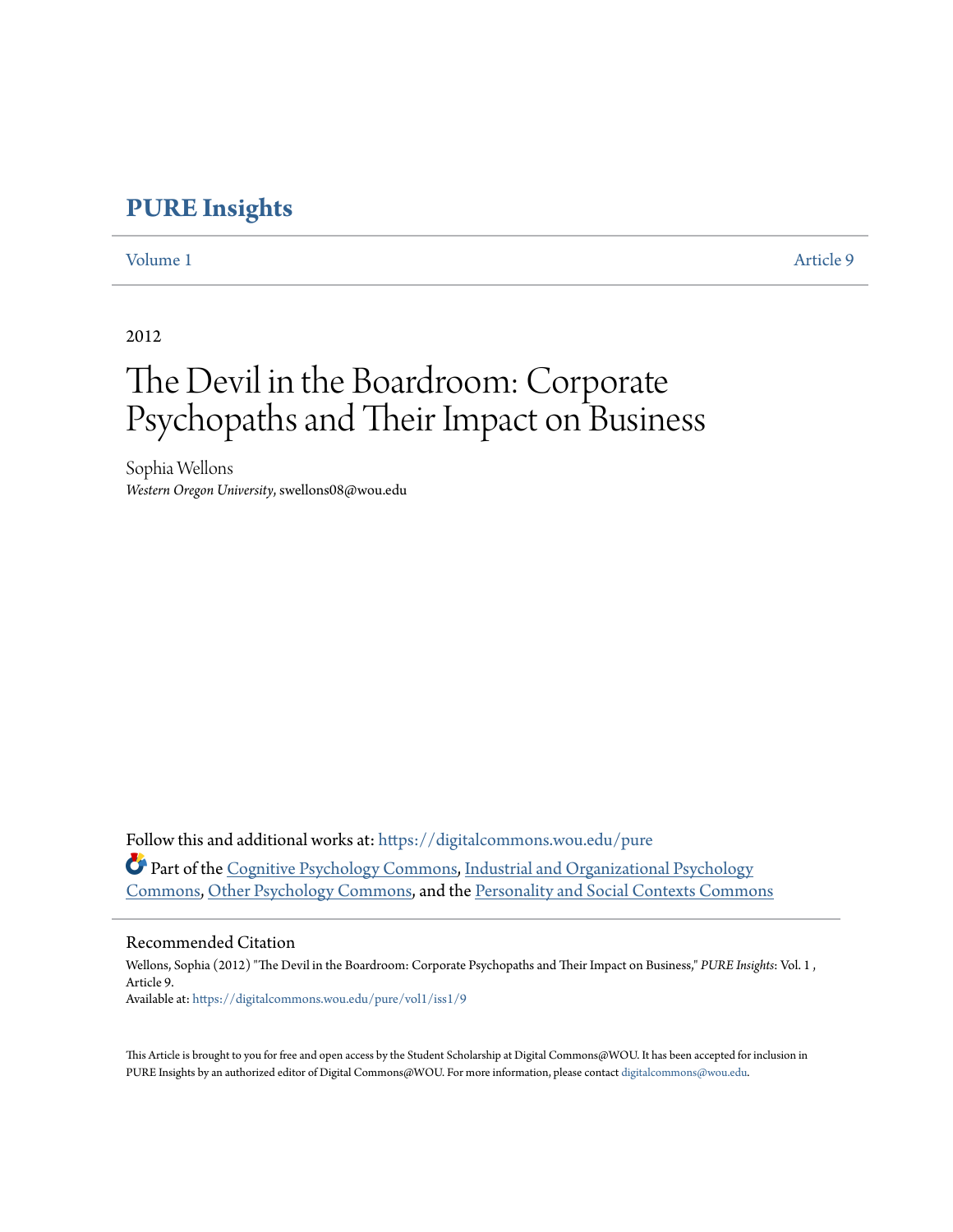# The Devil in the Boardroom: Corporate Psychopaths and Their Impact on Business

#### **Abstract**

While most research focuses on the incarcerated psychopath, there is a limited body of work that centers on the non-criminal psychopaths that might even appear successful in their careers. The aim of this review was to compare and contrast research on non-incarcerated, "Corporate Psychopaths" to distinguish who they are and where they are most likely to be found. It was discovered that Corporate Psychopaths, while retaining a higher executive functioning than their incarcerated counterparts, displayed many psychopathic traits that relate back to disruptive behavior in the business world. Based on a review of the literature we have concluded that these individuals mainly reside in higher management, high power roles in companies, and that this information is of particular use for human resource hiring and promoting personnel in order to maintain a healthy business that abides by accepted ethical standards

#### **Keywords**

psychopath, corporate bullying, business ethics

#### **Cover Page Footnote**

I would like to thank Dr. Winningham and Dr. Keulks for the help and assistance I received on this project as well as the American Psychiatric Association for permission to include copyrighted diagnostic criteria for Antisocial Personality Disorder.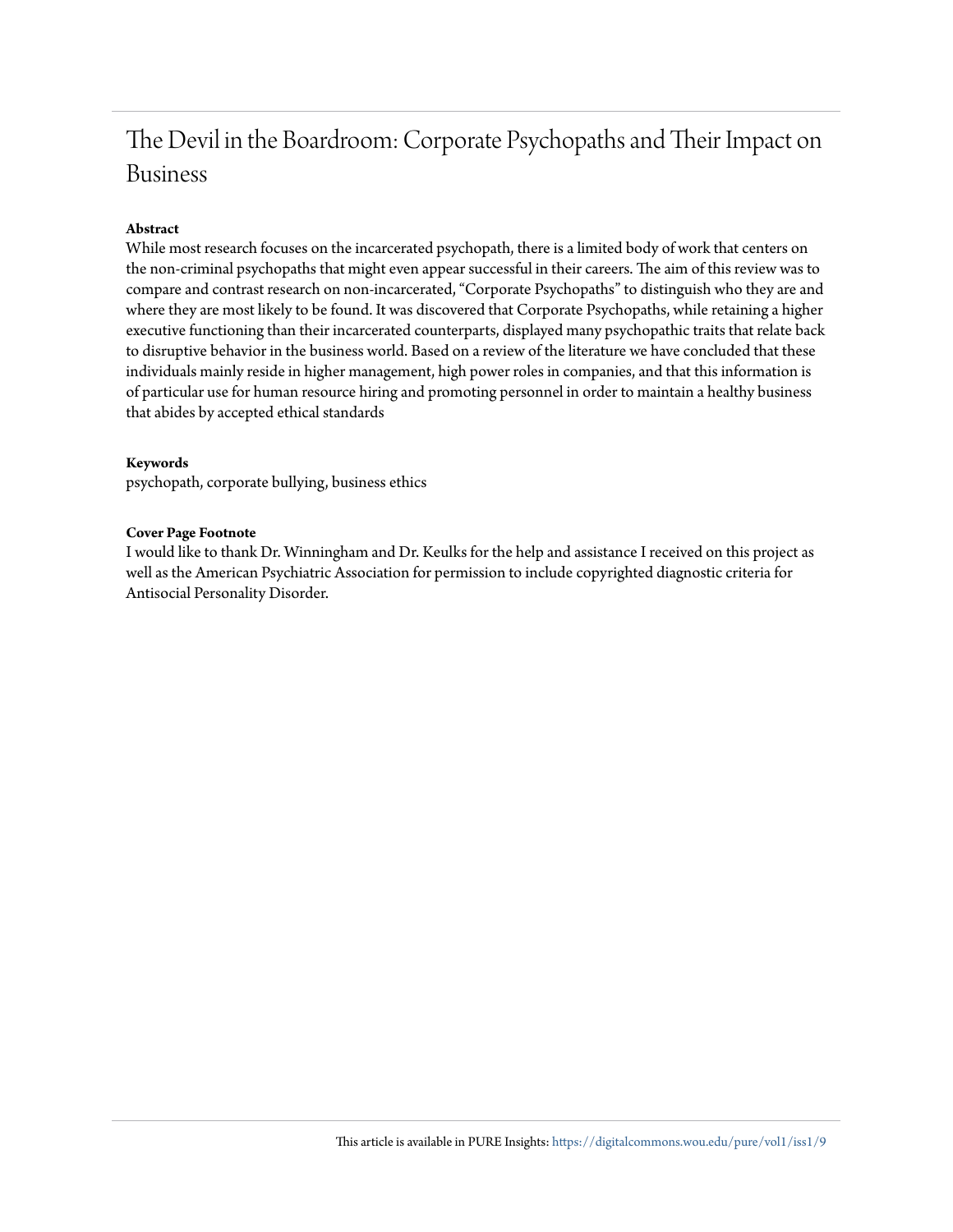# **The Devil in the Boardroom: Corporate Psychopaths and Their Impact on Business**

### **Sophia Wellons** Western Oregon University

*Faculty Sponsor:* **Dr. Rob Winningham**

While most research focuses on the incarcerated psychopath, there is a limited body of work that centers on the non-criminal psychopaths that might even appear successful in their careers. The aim of this review was to compare and contrast research on non-incarcerated, "Corporate Psychopaths" to distinguish who they are and where they are most likely to be found. It was discovered that Corporate Psychopaths, while retaining a higher executive functioning than their incarcerated counterparts, displayed many psychopathic traits that relate back to disruptive behavior in the business world. Based on a review of the literature we have concluded that these individuals mainly reside in higher management, high power roles in companies, and that this information is of particular use for human resource hiring and promoting personnel in order to maintain a healthy business that abides by accepted ethical standards.

*Keywords*: psychopath, corporate bullying, business ethics

#### **Introduction**

Most images about psychopaths have to do with criminals: the serial killer, the gang leader, the con man, and the general career criminal. However, known criminals are not the only psychopaths. A senior level manager, for example, is not exempt and could also portray psychopathic traits. With the same lack of empathy but seemingly higher executive functioning than criminal psychopaths, these Corporate Psychopaths may be particularly well suited for the business world (Mahmut, Homewood, & Stevenson, 2008). Possibly more able to avoid legal repercussions for their actions, these psychopaths may function undetected within society, covertly spreading suffering wherever they may go, causing problems on both micro and macro levels in business.

#### **Measuring Psychopathy**

The only diagnosis formally recognized in the Diagnostic Statistical Manual IV-TR (DSM-IV-TR) for an individual that portrays psychopathic traits is called Antisocial Personality Disorder (APD). Clinically similar to Narcissistic Personality Disorder, APD is characterized by an inability or lack of interest in others' welfare. Frequently, Narcissism and APD are found to co-exist or be dually diagnosed (Port, 2007); however, APD would be the primary diagnosis. To be diagnosed with APD according the DSM-IV-TR, a person must meet certain criteria:

- A. There is a pervasive pattern of disregard for and violation of the rights of others occurring since age 15 years, as indicated by three (or more) of the following:
	- (1) failure to conform to social norms with respect to lawful behaviors as indicated by repeatedly performing acts that are grounds for arrest
	- (2) deceitfulness, as indicated by repeated lying, use of aliases, or conning others for personal profit or pleasure
	- (3) impulsivity or failure to plan ahead
	- (4) irritability and aggressiveness, as indicated by repeated physical fights or assaults
	- (5) reckless disregard for safety of self or others
	- (6) consistent irresponsibility, as indicated by repeated failure to sustain consistent work behavior or honor financial obligations
	- (7) lack of remorse, as indicated by being indifferent to or rationalizing having hurt, mistreated, or stolen from another
- B. The individual is at least age 18 years.
- C. There is evidence of Conduct Disorder with onset before age 15 years.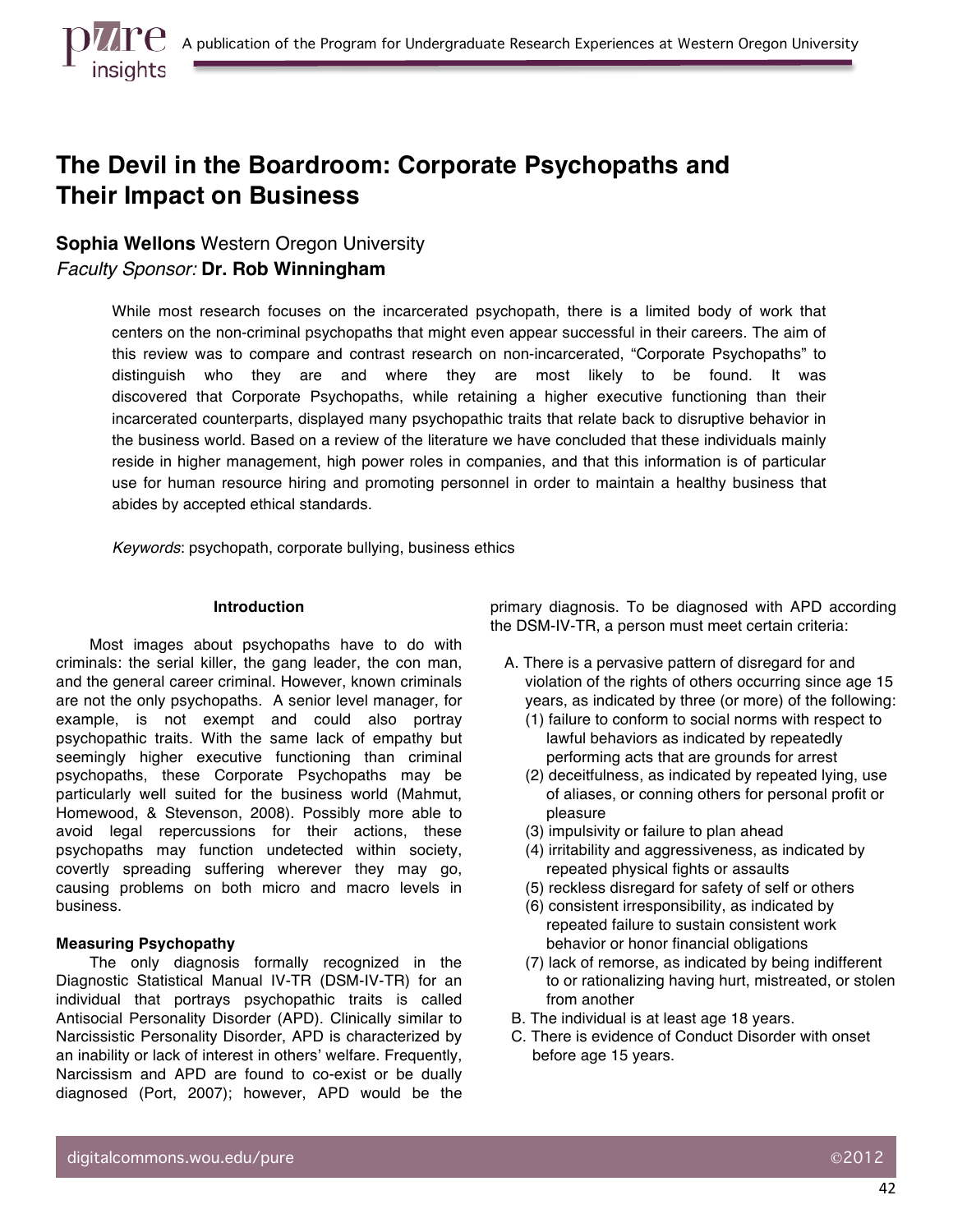D. The occurrence of antisocial behavior is not exclusively during the course of Schizophrenia or a Manic

(Reprinted with permission from the American Psychiatric Association [DSM-IV-TR], 2000).

According the DSM-IV-TR, most of these traits will manifest themselves in disordered conduct or misbehavior. Because of this, APD mostly describes the criminal element. Indeed, according to Fazel and Danesh (2002), 47% of male inmates and 21% of female inmates have APD. However, Hare (1993) has suggested that there may be a more severe subset of remorseless and manipulative personality traits that form another disorder not listed in the DSM-IV-TR.

Psychopathy, the term Hare gave for this subset, may not necessarily display itself solely through antisocial behavior. According to Babiak and Hare (2006) psychopathy compared to APD, occurs in only 10-15% of the prison population. Furthermore, Babiak and Hare (2006) suggest that psychopathy can be found in 1% of the general population. More importantly, he suggests 3.5% of business executives fit the psychopathy profile.

By focusing only on the behavioral aspects of a psychopathic person, the DSM-IV-TR seems to be unable to account for psychopathic persons without a criminal record and who may, by all means, seem to be functioning legally within society. In order to remedy that, Robert Hare, expert on psychopathy, revised Cleckley's original Psychopathy Checklist, a 16-item list describing common characteristics, personality traits, and actions of a psychopath, and created one of the most reliable and valid Psychopathy assessment tools known today (Hare, 1993).

Hare's Psychopathy Checklist-Revised is a well used diagnostic tool to assess or diagnose individuals with psychopathic traits. Glibness and superficial charm, grandiose sense of self, need for stimulation, pathological lying, cunning and manipulativeness, lack of remorse or guilt, shallow affect, lack of empathy, poor behavioral controls, and failure to accept responsibility for one's own actions are just a few of the 20 traits assessed by the PCL-R (Hare, 1993). The PLC-R categorizes these traits into two factors: Factor 1, aggressive narcissism, and Factor 2, socially deviant lifestyle. These twenty traits have been further categorized into four domains for the Psychopathy Checklist- Screening Version (PCL-SV). They are the Interpersonal domain, including superficiality and deceitfulness; Affective domain, including lack of remorse and empathy; the Lifestyle domain, which includes impulsivity, lacking of goals, and irresponsibility; and the Antisocial domain, which includes poor behavior controls and deviant, possibly criminal, behavior (Hare, 1993; and Babiak & Hare, 2006).

#### **Heterogeneity in Psychopaths**

Not all psychopaths are created equally, however. Based on self-report tests like the Psychopathic Personality Inventory (PPI) and the use of the PCL-R, it has been found that there appears to be two distinct subtypes of psychopathy: primary psychopathy and secondary psychopathy (Corr, 2010; Sadeh and Verona, 2008; Sellbom and Verona, 2007). Primary psychopathy is distinguished by mostly having Factor 1 interpersonalaffective traits from the PCL-R, which includes personality characteristics like arrogance, callousness, and manipulative behavior that might be seen in psychopathic business executives. Secondary psychopathy includes more characteristics from the Factor 2 impulsive-antisocial lifestyle traits in the PCL-R.

The idea of a heterogeneous psychopath population was further supported by Sellbom and Verona (2007), who found that certain cognitive deficits were associated with different types of psychopathy. Through the use of the Psychopathic Personality Inventory, 95 noncriminal, only mildly psychopathic undergraduate participants were divided into mostly primary and mostly secondary psychopathic groups. Primary psychopaths scored better on measures of enhanced cognitive functioning and did not score low on response inhibition. Those participants who were seen as secondary psychopaths, however, scored lower on executive cognitive functioning *and* response inhibition suggesting that individuals would be higher in the social deviance aspects of psychopathology and might be more likely to act in impulsive, irresponsible, and lawbreaking ways while primary psychopaths were cognitively capable of functioning within society.

To further understand the differences in professional success among psychopaths, Gao and Raine (2010) divided previous study findings by the population studied: community psychopaths, psychopaths found in temporary employment agencies, college students, industrial psychopaths, and serial killers. Comparing the neurological differences between psychopaths who were successful (i.e., not having been arrested or avoided arrest for some time) and unsuccessful (i.e., having been arrested), they found that successful psychopaths do not show impairments to the prefrontal cortex, the amygdala, or hippocampus; however, both unsuccessful and successful psychopaths demonstrate the hallmark of psychopathy, lack of empathy. The successful population, while not able to feel it, seemed to conceptually understand empathy and was able to use this comprehension to their advantage. The enhanced cognitive functioning and lack of empathy of the successful psychopath helps them avoid illegal behavior. It also makes them rather skilled for the business world. While still showing impulsivity and self-regulation problems (Gao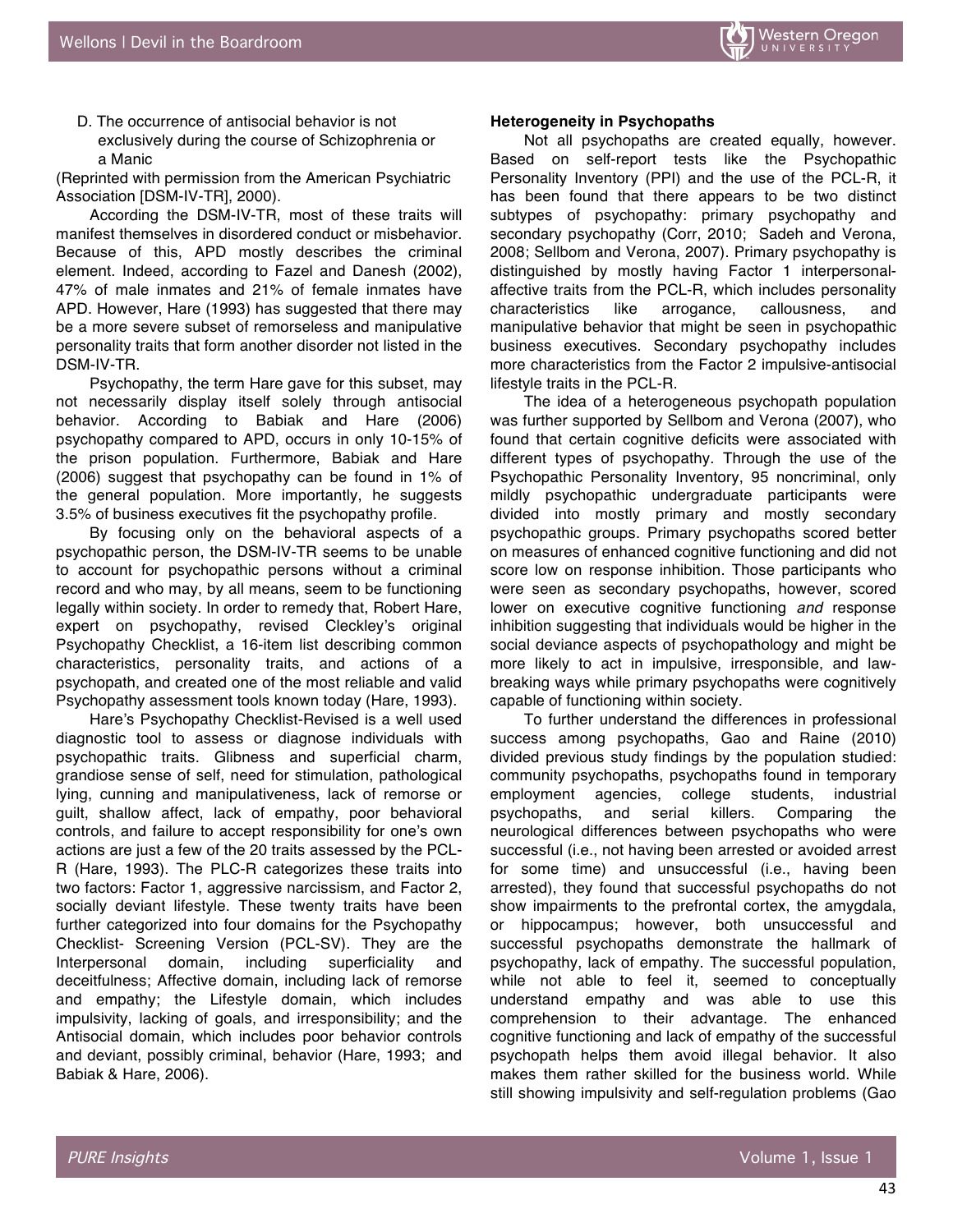and Raine, 2010), they were better able to focus and deceive in a way that helped them achieve their goals.

#### **Corporate Psychopaths**

Successful psychopaths are found to be more prevalent in the corporate section of society than in the general population. Babiak, Neumann, and Hare (2010) studied 203 corporate professionals that had been selected to participate in a management development program by their companies. The PCL-RV and the PCL-SV were administered. A score of 30 or more on the checklist, which indicates psychopathy, occurred in 3.9% of the sample, much higher than the 1% that is estimated to occur in the general population. Furthermore it was found that co-workers perceived the psychopathic individuals as creative, good strategic thinkers, and good communicators, but as having poor management skills, failure to act as a team player, and had poor performance appraisals. Yet, in spite of poor reviews, managers seemed to view the psychopathic population as having leadership potential. Most of those with high psychopathic traits were high-ranking executives. Indeed Boddy, Ladyshewsky, and Galvin (2010) found that significantly more senior level managers portray psychopathic traits compared to their lower level employees. Babiak et al. concluded that charismatic and manipulative traits have allowed the corporate psychopaths to "talk the walk" and that this charisma, manipulativeness, aggressive selfpromotion, and single minded determination (Babiak & Hare, 2006) may put these individuals at an advantage to climb the corporate ladder.

#### **Impact of the Corporate Psychopath**

While charisma, manipulation techniques, and the ability to make rational, emotionless decisions would appear to benefit a company, Boddy (2005) emphasized that Corporate Psychopaths are first and foremost selfserving opportunists. Thus, any decisions are made with the Corporate Psychopath's self (not the company's) interest. Without a conscience, the idea of forgoing profit in order to fulfill social responsibility or fairness (e.g., banning child labor, or meeting environmental standards) would not occur. Under a psychopath's management, Corporate Social Responsibility might not be a priority and this would damage the company. Corporate Social Responsibility (CSR), defined by Holme and Watts (2000) as business's commitment to behave ethically and contribute to economic growth, quality of life for workforce and families, and improve quality of the local community and larger society, has become an important aspect to business success (Doebele, 2005). The Economist Intelligence Unit (Doebele, 2005) found that 81 percent of professional investors said CSR was "central" or "important" and

expected companies to emphasize CSR. More importantly, companies lacking in CSR were thought to be disastrous. By contributing to employee, community, and society possibly in spite of maximizing profits, businesses are able to create a loyal customer and investor base that could eventually provide for success. This is not something a Corporate Psychopath would thoroughly consider (Boddy,2005).

For example, Boddy (2010) found corporate psychopaths had lower perceived levels of corporate social responsibility (CSR). He stated that the government and financial sectors had higher levels of psychopaths and lower CSR. He concluded that because of power and money, certain organizations will attract Corporate Psychopaths, and they will have a negative impact on productivity and CSR, which could negatively affect the business productivity as well as have a negative impact on the society as a whole. One of the ways the presence of Corporate Psychopaths negatively affects companies internally is through workplace bullying and unfair supervision, which were defined as the unfair treatment of others and lack of interest in employee feelings. It has previously been seen the Corporate Psychopaths have poorer management skills (Boddy et al., 2010), but Boddy (2011) also found that the presence of Corporate Psychopaths was positively correlated with the existence of bullying, and Corporate Psychopaths were responsible for a greater proportion of the bullying. The one percent of the employee population that scored as Corporate Psychopaths accounted for 26% of the bullying in the organization. They seem to account for micro level, inhouse employee problems as well as macro level, organizational success and failure issues.

#### **Conclusion**

With enhanced executive cognitive functioning as well as lack of empathy and remorse, successful psychopaths are able to hide very well within society and businesses. Interested in self-gratification, personal success, money, and power, the Corporate Psychopath may perhaps care little for the success of others in the company or even the company itself (Clarke, 2007). These remorseless individuals are able to work their way up the corporate ladder to high level manager positions where they are trusted with a great deal of money and company resources. They are toxic to companies and the work environment, yet they are able to go undiscovered throughout the hiring process. This is a problem that Human Resource personnel as well as those in charge of promotions need to confront.

While previous research has begun to identify traits and signs of Corporate Psychopaths, further research is